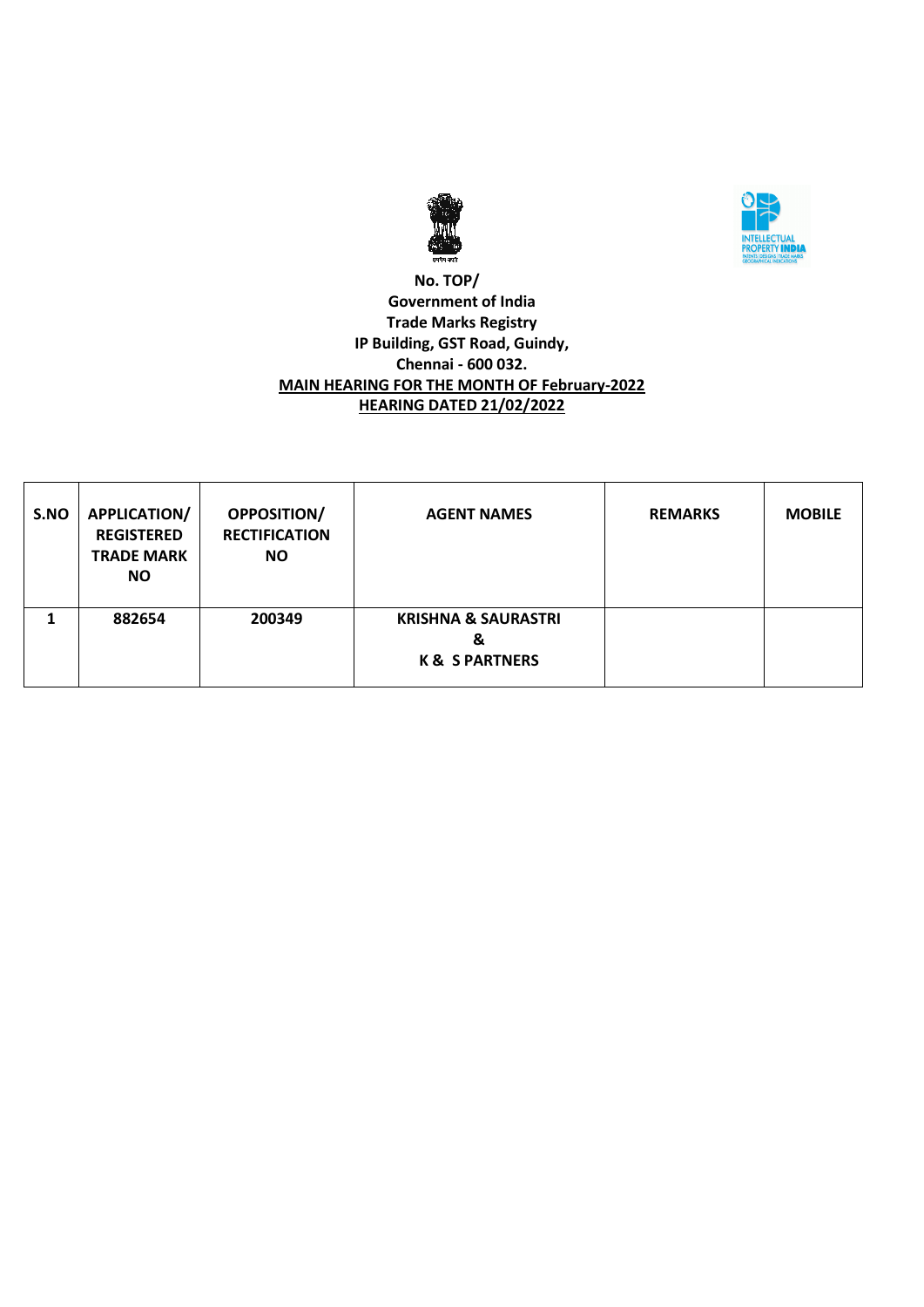



## **No. TOP/ Government of India Trade Marks Registry IP Building, GST Road, Guindy, Chennai - 600 032. OPPOSITION HEARING (TM-5-DELAY, TM-6 DELAY, RULE 45(1) DELAY, RULE 45(1) NOT FILED, RULE 46(1) DELAY, RULE 46(1) NOT FILED & REVIEW PETITION FOR THE MONTH OF February-2022 HEARING DATED 21/02/2022**

| S.NO                    | APPLICATION/<br><b>REGISTERED</b><br><b>TRADE MARK</b><br><b>NO</b> | <b>OPPOSITION/</b><br><b>RECTIFICATION</b><br><b>NO</b> | <b>AGENT NAMES</b>                                             | <b>REMARKS</b> | <b>MOBILE</b> |
|-------------------------|---------------------------------------------------------------------|---------------------------------------------------------|----------------------------------------------------------------|----------------|---------------|
| $\mathbf{1}$            | 3568929                                                             | 989637                                                  | <b>DEEPAK VAID</b><br>&<br><b>S.S.RANA &amp; CO</b>            |                |               |
| $\mathbf{2}$            | 3568929                                                             | 991899                                                  | <b>DEEPAK VAID</b><br>&<br>Y.J.TRIVEDI &CO                     |                |               |
| $\overline{\mathbf{3}}$ | 3574268                                                             | 1012673                                                 | <b>MISSION LEGAL ADVOCATE</b><br>&<br><b>KULVINDER NAIN</b>    |                |               |
| 4                       | 3574268                                                             | 1012502                                                 | <b>MISSION LEGAL ADVOCATE</b><br>&<br>A K ASSOCIATES           |                |               |
| 5                       | 1029413                                                             | 262083                                                  | <b>HK LEGAL</b><br>&<br><b>V BALAKRISHNAN</b>                  |                |               |
| 6                       | 3605808                                                             | 990001                                                  | <b>D.RAJAKUMAR</b><br>&<br><b>SIM &amp; SAN ADVOCATES</b>      |                |               |
| $\overline{7}$          | 1576789                                                             | 260675                                                  | <b>KOCHHAR &amp; CO</b><br>&<br><b>SINGHANIA &amp; CO</b>      |                |               |
| 8                       | 1576787                                                             | 260674                                                  | <b>KOCHHAR &amp; CO</b><br>&<br><b>SINGHANIA &amp; CO</b>      |                |               |
| 9                       | 2528669                                                             | 939311                                                  | <b>PUTHRAN &amp; ASSOCIATES</b><br>&<br><b>ANAND AND ANAND</b> |                |               |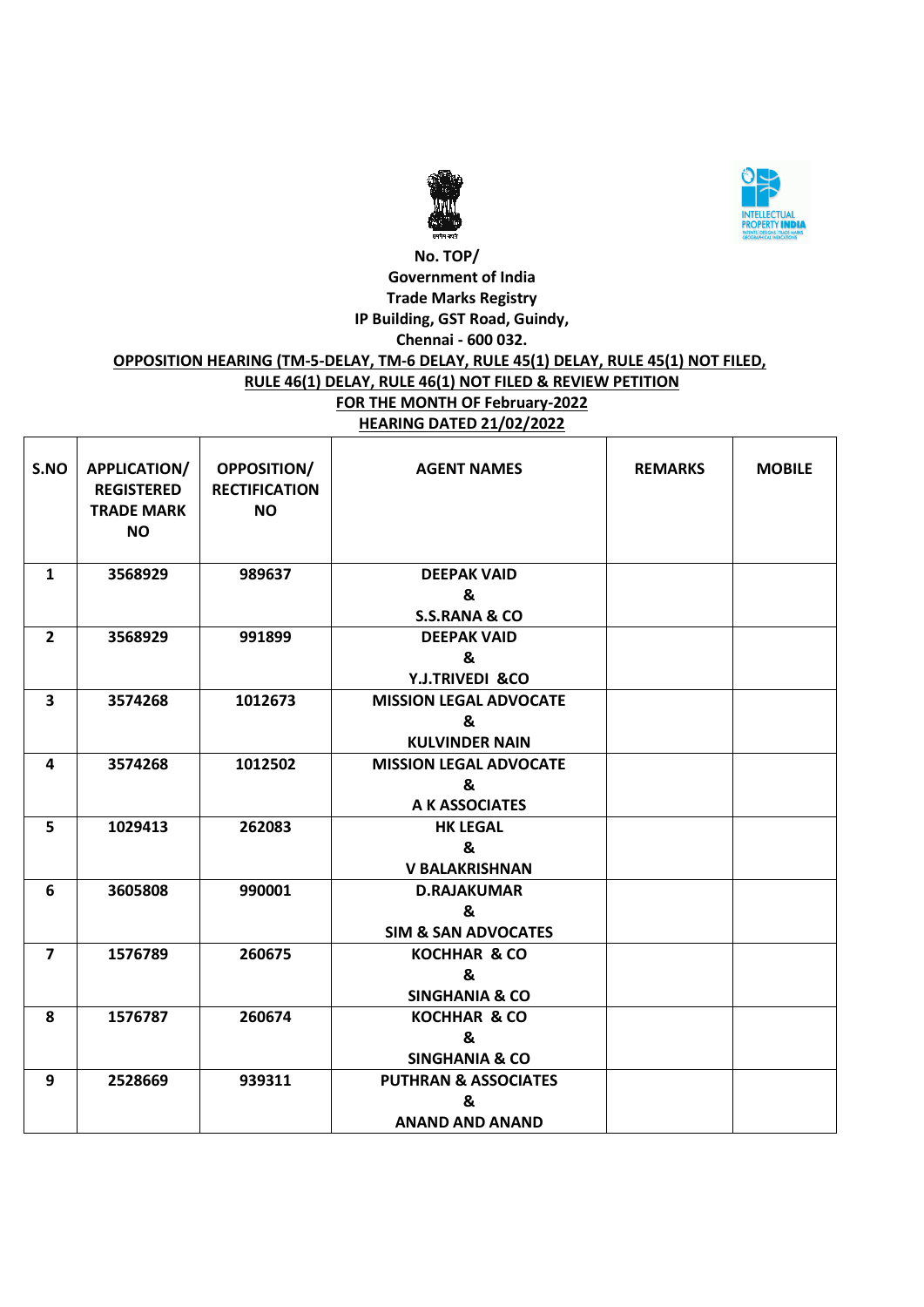| S.NO | <b>APPLICATION/</b><br><b>REGISTERED</b><br><b>TRADE MARK</b><br><b>NO</b> | <b>OPPOSITION</b><br><b>NO</b> | <b>AGENT NAMES</b>                                    | <b>REMARKS</b> | <b>MOBILE</b> |
|------|----------------------------------------------------------------------------|--------------------------------|-------------------------------------------------------|----------------|---------------|
| 10   | 2967053                                                                    | 967932                         | <b>L.R.SWAMI CO</b><br>&<br><b>IPR LAW ASSOCIATES</b> |                |               |
|      |                                                                            |                                |                                                       |                |               |
| 11   | 3575564                                                                    | 911516                         | THE BUSINESS CYTALYST<br>&                            |                |               |
|      |                                                                            |                                | <b>MANGLA REGISTRATION SERVICE</b>                    |                |               |
| 12   | 2897342                                                                    | 957422                         | <b>R.K.DEWAN &amp; COMPANY</b>                        |                |               |
|      |                                                                            |                                | &                                                     |                |               |
|      |                                                                            |                                | <b>BRAWN HEALTHCARE INDIA</b>                         |                |               |
|      |                                                                            |                                | <b>PVT LTD</b>                                        |                |               |
|      |                                                                            |                                | &<br><b>SHIVNATH KUMAR</b>                            |                |               |
|      |                                                                            |                                | <b>ADVOCATE</b>                                       |                |               |
|      |                                                                            |                                | &                                                     |                |               |
|      |                                                                            |                                | <b>BRAWN BIOTECH LTD</b>                              |                |               |
|      |                                                                            |                                |                                                       |                |               |
| 13   | 2897342                                                                    | 957550                         | <b>R.K.DEWAN &amp; COMPANY</b>                        |                |               |
|      |                                                                            |                                | &                                                     |                |               |
|      |                                                                            |                                | <b>BRAWN HEALTHCARE INDIA</b>                         |                |               |
|      |                                                                            |                                | <b>PVT LTD</b>                                        |                |               |
|      |                                                                            |                                | &                                                     |                |               |
|      |                                                                            |                                | <b>BHARATI REGISTRATION</b>                           |                |               |
|      |                                                                            |                                | <b>SERVICE</b><br>&                                   |                |               |
|      |                                                                            |                                | <b>SAVOUR INDIA PVT LTD</b>                           |                |               |
| 14   | 3465592                                                                    | 989626                         | <b>V RAVI</b>                                         |                |               |
|      |                                                                            |                                | &                                                     |                |               |
|      |                                                                            |                                | <b>PREMKUMAR GOPALANI</b>                             |                |               |
| 15   | 2272700                                                                    | 857111                         | P.C.N.RAGHUPATHY                                      |                |               |
|      |                                                                            |                                | &                                                     |                |               |
|      |                                                                            |                                | <b>VASMO AGRO NUTRI</b>                               |                |               |
|      |                                                                            |                                | <b>PRODUCT PVT LTD</b>                                |                |               |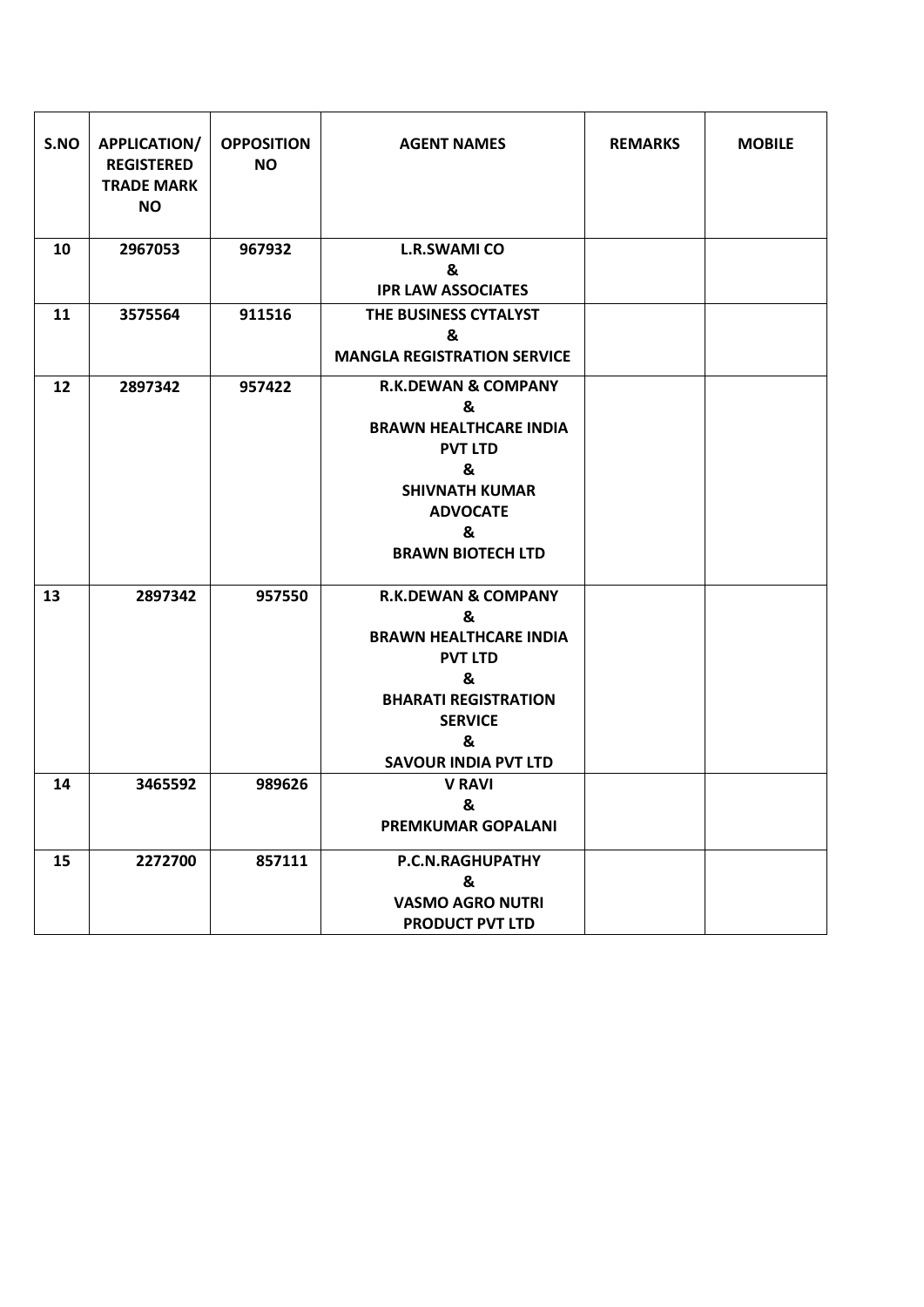



### **No. TOP/ Government of India Trade Marks Registry IP Building, GST Road, Guindy, Chennai - 600 032. MAIN HEARING FOR THE MONTH OF February-2022 HEARING DATED 22/02/2022**

| S.NO | <b>APPLICATION/</b><br><b>REGISTERED</b><br><b>TRADE MARK</b><br><b>NO</b> | <b>OPPOSITION/</b><br><b>RECTIFICATION</b><br><b>NO</b> | <b>AGENT NAMES</b>                                 | <b>REMARKS</b> | <b>MOBILE</b> |
|------|----------------------------------------------------------------------------|---------------------------------------------------------|----------------------------------------------------|----------------|---------------|
|      | 4359126                                                                    | 1057382                                                 | <b>HARSH MARWAHA</b><br>&<br><b>IPCOGITO LEGAL</b> |                |               |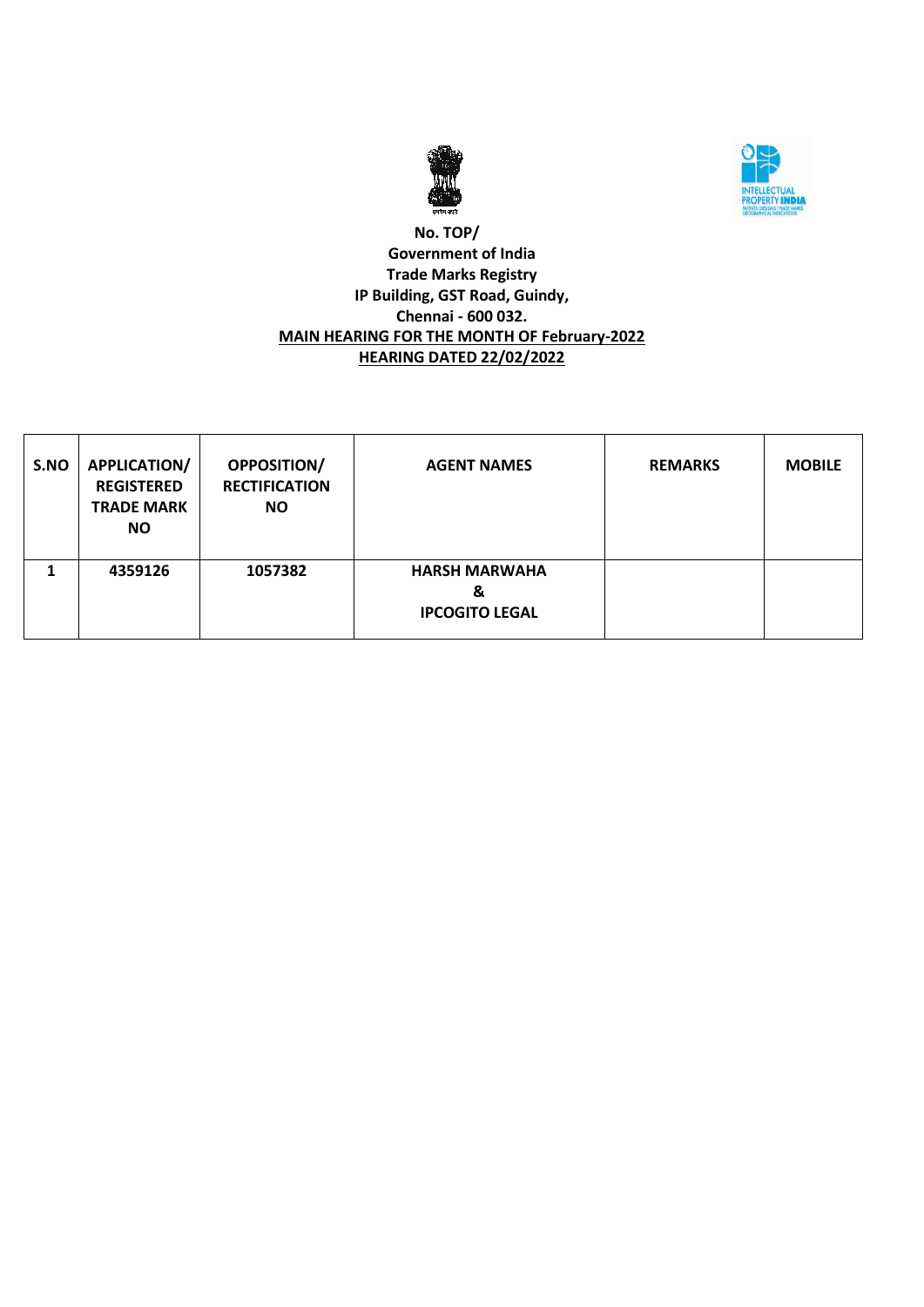



### **No. TOP/ Government of India Trade Marks Registry IP Building, GST Road, Guindy, Chennai - 600 032. OPPOSITION HEARING (TM-5-DELAY, TM-6 DELAY, RULE 45(1) DELAY, RULE 45(1) NOT FILED, RULE 46(1) DELAY, RULE 46(1) NOT FILED & REVIEW PETITION FOR THE MONTH OF February -2022 HEARING DATED 22/02/2022**

| S.NO           | APPLICATION/<br><b>REGISTERED</b><br><b>TRADE MARK</b><br><b>NO</b> | <b>OPPOSITION/</b><br><b>RECTIFICATION</b><br><b>NO</b> | <b>AGENT NAMES</b>                                                                    | <b>REMARKS</b> | <b>MOBILE</b> |
|----------------|---------------------------------------------------------------------|---------------------------------------------------------|---------------------------------------------------------------------------------------|----------------|---------------|
| $\mathbf{1}$   | 3327390                                                             | 994111                                                  | <b>TMR SOLUTIONS</b><br>&<br><b>ASHOKA &amp; CO</b>                                   |                |               |
| $\overline{2}$ | 4095881                                                             | 998700                                                  | <b>POOJASHREE</b><br>&<br><b>V RAVI</b>                                               |                |               |
| 3              | 1286012                                                             | 260223                                                  | <b>A.V.NATHAN ASSOCIATES</b><br>&<br>UNITED OVERSEAS TRADE MARK CO                    |                |               |
| 4              | 4082384                                                             | 994218                                                  | <b>APR ASSOCIATES</b><br>&<br><b>DELHI REGISTRATION SERVICES</b>                      |                |               |
| 5              | 4082383                                                             | 994216                                                  | <b>APR ASSOCIATES</b><br>&<br><b>DELHI REGISTRATION SERVICES</b>                      |                |               |
| 6              | 4082386                                                             | 994217                                                  | <b>APR ASSOCIATES</b><br>&<br><b>DELHI REGISTRATION SERVICES</b>                      |                |               |
| $\overline{7}$ | 3562047                                                             | 994492                                                  | <b>TRADE MARK REGISTRAION</b><br><b>BUREAU</b><br>&<br><b>ADITYA &amp; ASSOCIATES</b> |                |               |
| 8              | 3488222                                                             | 994944                                                  | <b>SUNEER AND ASSOCIATES</b><br>&<br><b>WORLD WIDE REGISTRATION</b><br><b>BUREAU</b>  |                |               |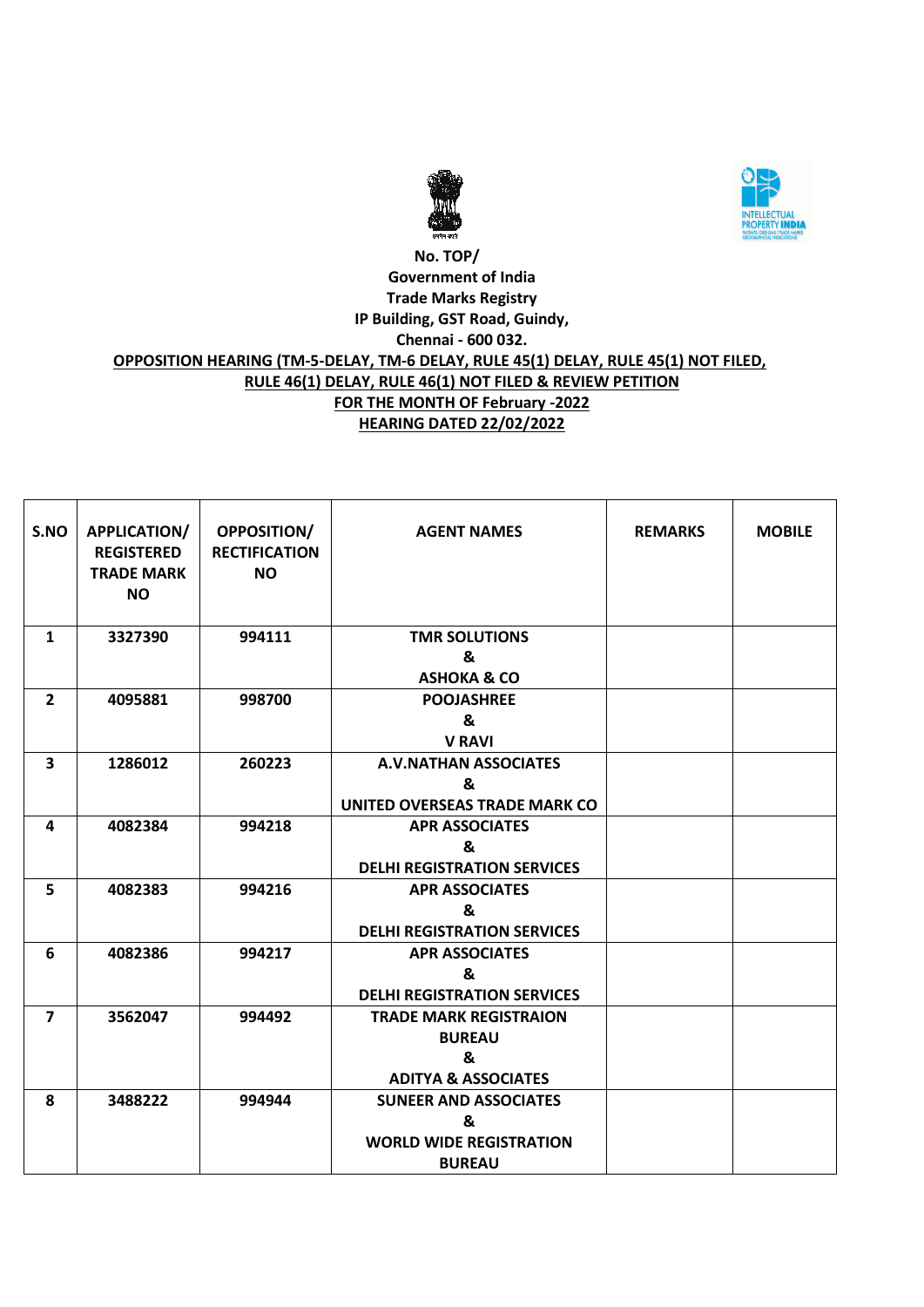| S.NO | <b>APPLICATION/</b><br><b>REGISTERED</b><br><b>TRADE MARK</b><br><b>NO</b> | <b>OPPOSITION</b><br><b>NO</b> | <b>AGENT NAMES</b>                                      | <b>REMARKS</b> | <b>MOBILE</b> |
|------|----------------------------------------------------------------------------|--------------------------------|---------------------------------------------------------|----------------|---------------|
| 9    | 3653876                                                                    | 999322                         | <b>NADAR VENNILA</b><br>&<br><b>KARNI TRADE MARKS</b>   |                |               |
| 10   | 3643173                                                                    | 998972                         | <b>LAWYEARS ARCADE</b><br>&<br><b>CHADHA AND CHADHA</b> |                |               |
| 11   | 3645244                                                                    | 998484                         | <b>VANCHINATHAN</b><br>&<br><b>TAJ TRADE MARK</b>       |                |               |
| 12   | 4098012                                                                    | 999177                         | <b>U.KASIPANDIAN</b><br>&<br><b>ANAND AND ANAND</b>     |                |               |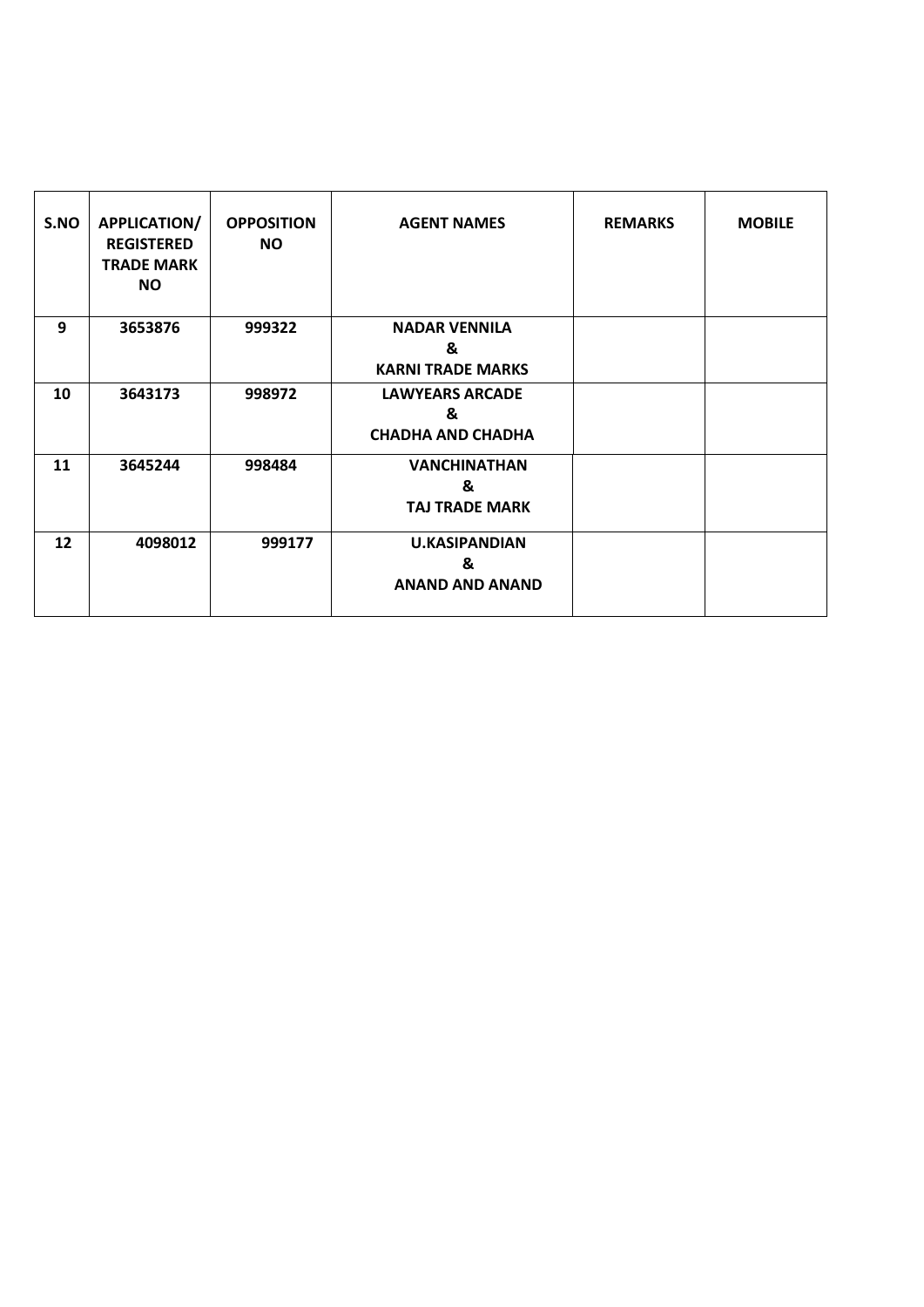



### **No. TOP/ Government of India Trade Marks Registry IP Building, GST Road, Guindy, Chennai - 600 032. MAIN HEARING FOR THE MONTH OF February-2022 HEARING DATED 23/02/2022**

| S.NO | <b>APPLICATION/</b><br><b>REGISTERED</b><br><b>TRADE MARK</b><br><b>NO</b> | <b>OPPOSITION/</b><br><b>RECTIFICATION</b><br><b>NO</b> | <b>AGENT NAMES</b>                                           | <b>REMARKS</b> | <b>MOBILE</b> |
|------|----------------------------------------------------------------------------|---------------------------------------------------------|--------------------------------------------------------------|----------------|---------------|
|      | 901696                                                                     | 721461                                                  | <b>R.K.DEWAN &amp; CO</b><br>&<br><b>S.MAJUMDAR &amp; CO</b> |                |               |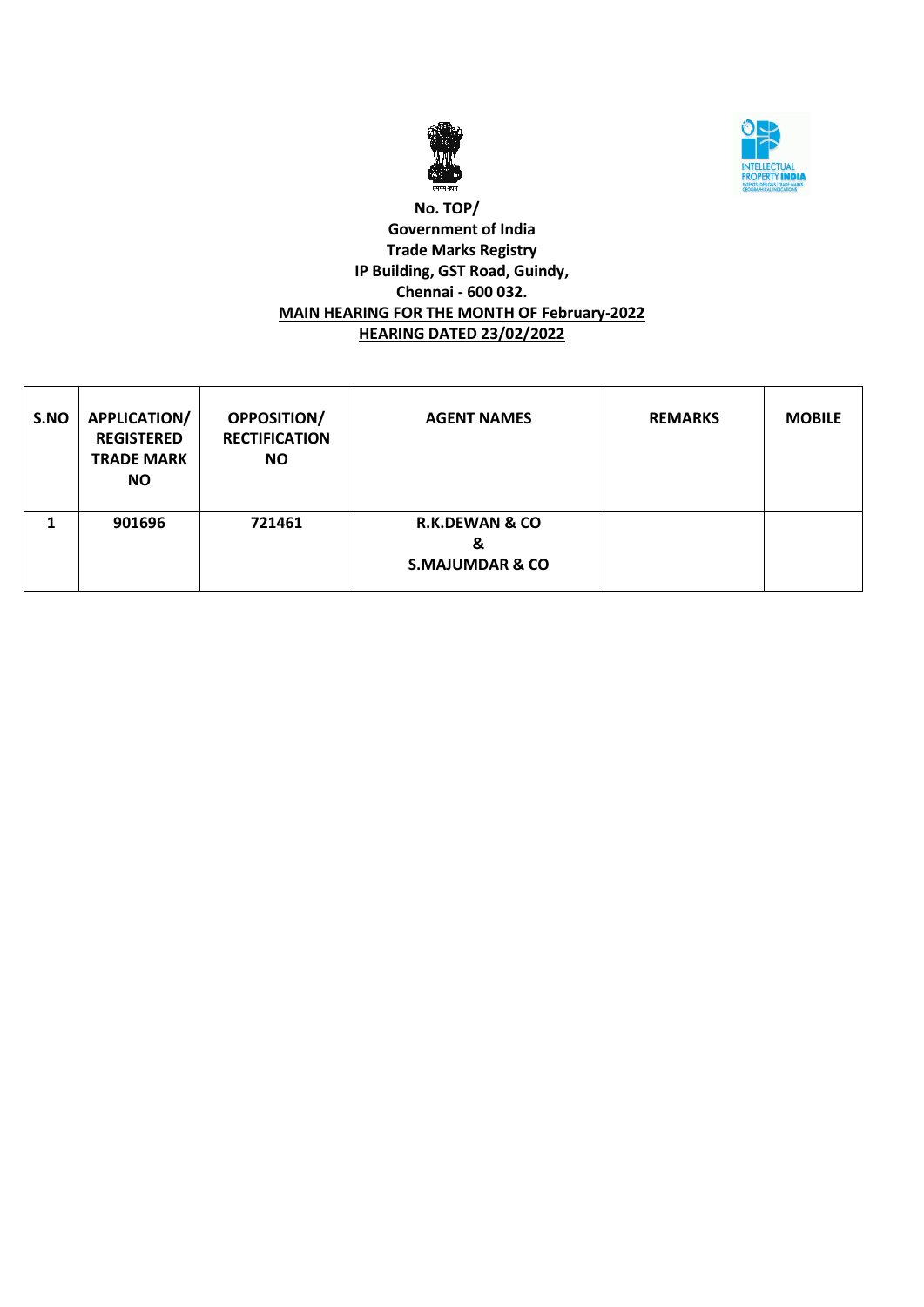



### **No. TOP/ Government of India Trade Marks Registry IP Building, GST Road, Guindy, Chennai - 600 032.**

## **OPPOSITION HEARING (TM-5-DELAY, TM-6 DELAY, RULE 45(1) DELAY, RULE 45(1) NOT FILED,**

# **RULE 46(1) DELAY, RULE 46(1) NOT FILED & REVIEW PETITION**

### **FOR THE MONTH OF February -2022 HEARING DATED 23/02/2022**

| S.NO                    | APPLICATION/<br><b>REGISTERED</b><br><b>TRADE MARK</b><br><b>NO</b> | <b>OPPOSITION/</b><br><b>RECTIFICATION</b><br><b>NO</b> | <b>AGENT NAMES</b>                                         | <b>REMARKS</b> | <b>MOBILE</b> |
|-------------------------|---------------------------------------------------------------------|---------------------------------------------------------|------------------------------------------------------------|----------------|---------------|
| $\mathbf{1}$            | 4105317                                                             | 998990                                                  | <b>NAVEEN KUMAR ANUMALA</b><br>&<br><b>ANAND AND ANAND</b> |                |               |
| $\overline{2}$          | 1559559                                                             | 261290                                                  | <b>C.VENKATASUBRAMANIAM</b>                                |                |               |
|                         |                                                                     |                                                         | &                                                          |                |               |
|                         |                                                                     |                                                         | <b>REMFRY &amp; SAGAR</b>                                  |                |               |
| $\overline{\mathbf{3}}$ | 589257                                                              | 261291                                                  | <b>C.VENKATASUBRAMANIAM</b>                                |                |               |
|                         |                                                                     |                                                         | &                                                          |                |               |
|                         |                                                                     |                                                         | <b>REMFRY &amp; SAGAR</b>                                  |                |               |
| 4                       |                                                                     | 263288                                                  |                                                            |                |               |
|                         | 539847                                                              |                                                         | <b>L.R.SWAMI CO</b><br>$\mathbf{z}$                        |                |               |
|                         |                                                                     |                                                         |                                                            |                |               |
|                         |                                                                     |                                                         | <b>J.SHARANYA</b>                                          |                |               |
| 5                       | 1826382                                                             | 262690                                                  | <b>AMBA CONSULTANCY SERVICES</b><br>&                      |                |               |
|                         |                                                                     |                                                         | <b>THARA &amp; THARA</b>                                   |                |               |
|                         |                                                                     |                                                         | &                                                          |                |               |
|                         |                                                                     |                                                         | SRI LAKSHMI SRINIVASA MODERN                               |                |               |
|                         |                                                                     |                                                         | <b>RICE MILL</b>                                           |                |               |
|                         | 4096692                                                             |                                                         | <b>NAVEEN KUMAR ANUMALA</b>                                |                |               |
| 6                       |                                                                     | 995349                                                  | &                                                          |                |               |
|                         |                                                                     |                                                         | <b>J ABDUL HADI</b>                                        |                |               |
| $\overline{7}$          | 4146796                                                             | 998914                                                  | <b>ASHOK KUMAR J.DAGA ADVOCATE</b>                         |                |               |
|                         |                                                                     |                                                         | &                                                          |                |               |
|                         |                                                                     |                                                         | <b>K.GANAPATHI S NAIDU</b>                                 |                |               |
| 8                       | 1661314                                                             | 776010                                                  | <b>RAO &amp; RAO</b>                                       |                |               |
|                         |                                                                     |                                                         | &                                                          |                |               |
|                         |                                                                     |                                                         | <b>RNA.IP ATTORNEYS</b>                                    |                |               |
|                         |                                                                     |                                                         |                                                            |                |               |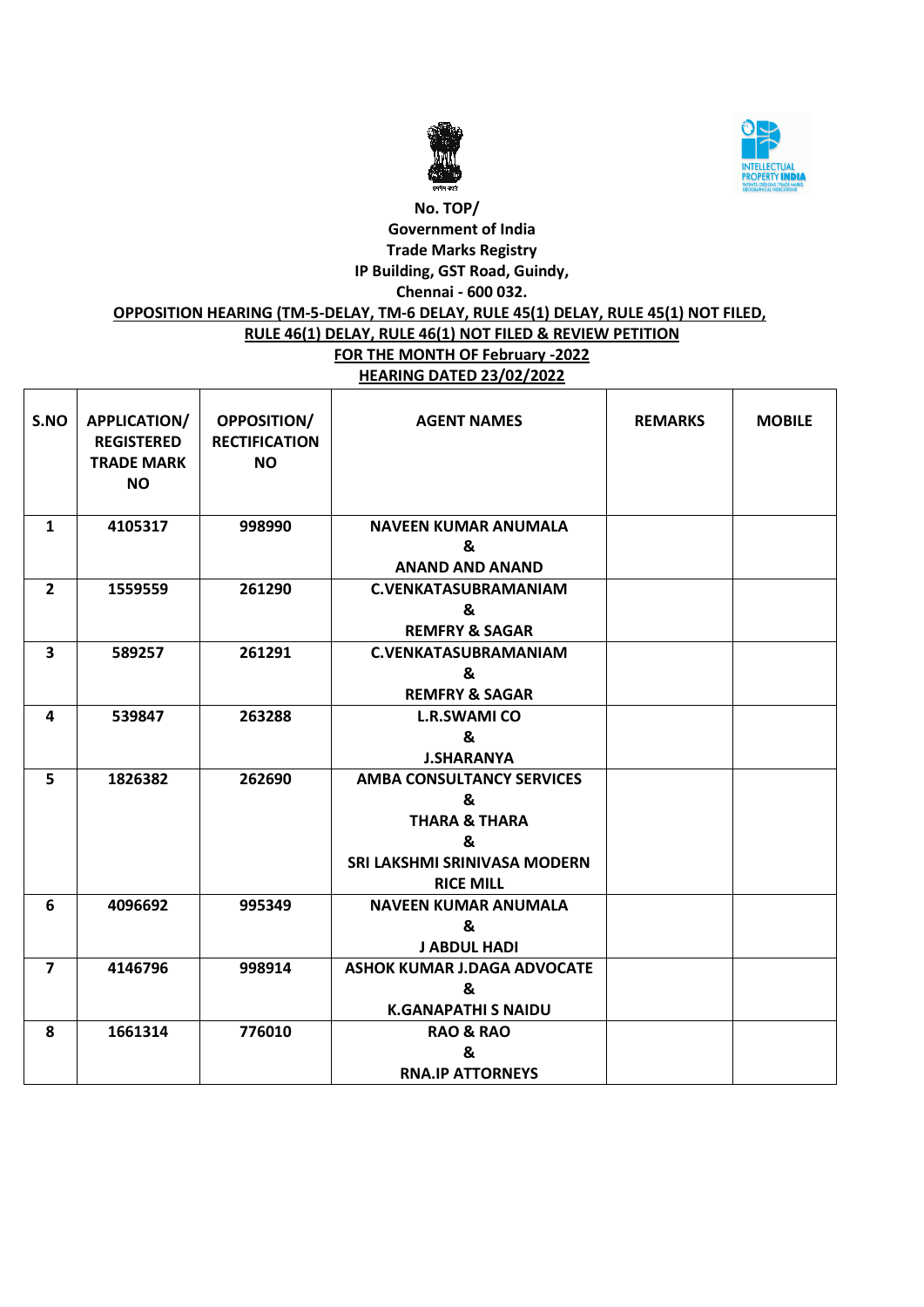| S.NO | <b>APPLICATION/</b><br><b>REGISTERED</b><br><b>TRADE MARK</b><br><b>NO</b> | <b>OPPOSITION</b><br><b>NO</b> | <b>AGENT NAMES</b>                                               | <b>REMARKS</b> | <b>MOBILE</b> |
|------|----------------------------------------------------------------------------|--------------------------------|------------------------------------------------------------------|----------------|---------------|
| 9    | 3667904                                                                    | 997687                         | <b>C.VENKASUBRAMANIAM</b><br>&<br><b>CHARAK PHARMA PVT LTD</b>   |                |               |
| 10   | 4082385                                                                    | 994219                         | <b>APR ASSOCIATES</b><br>&<br><b>DELHI REGISTRATION SERVICES</b> |                |               |
| 11   | 4099038                                                                    | 994061                         | <b>G.PARAMESH</b><br>&<br><b>RAMNATH &amp; ASSOCIATES</b>        |                |               |